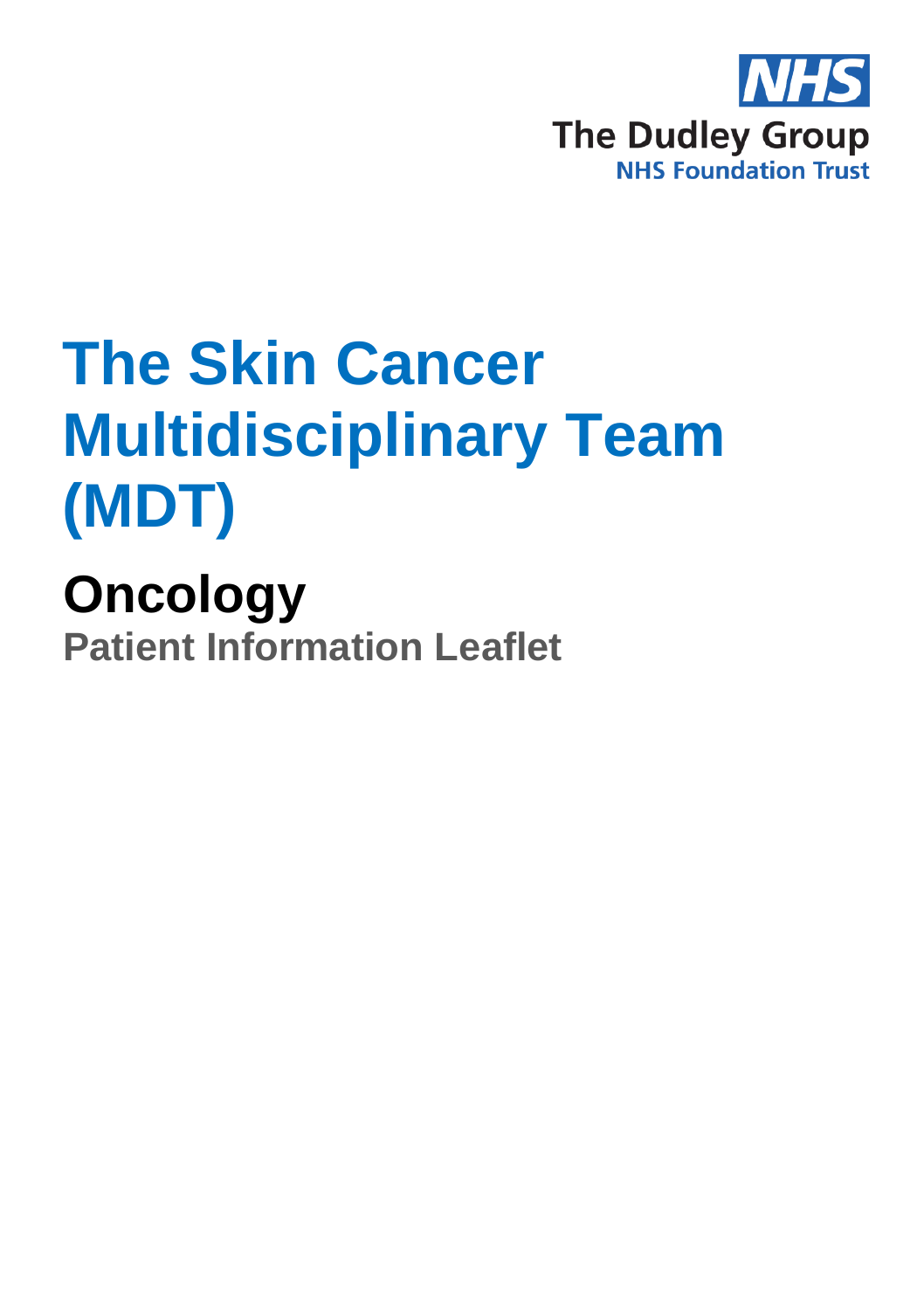You are under the care of the Skin Cancer Department, and your care is managed by the Skin Cancer Multidisciplinary Team (MDT). The team consists of:

- Consultant plastic surgeons, consultant dermatologists, a consultant histopathologist (who interprets biopsies), a consultant radiologist (who interprets X-rays and scans), a consultant oncologist (who provides cancer treatments), a clinical nurse specialist and an MDT coordinator.
- The team meets weekly to discuss the most appropriate care for our patients based on the information from doctors' examinations of you, biopsies and scans/X-rays and other investigations.
- We discuss all new patients and those patients whose condition has changed.
- An appointment will then be made for you to discuss the most suitable treatment with your consultant.

If you require any more information, or wish to contact a member of the team, your first point of call should be the specialist nurses or your consultant's secretary.

If you would like a permanent record of your consultation, e.g. a copy of a letter, please ask when you see your doctor or nurse. This summary letter can be made available in large print, audio version or other languages. Please ask if required.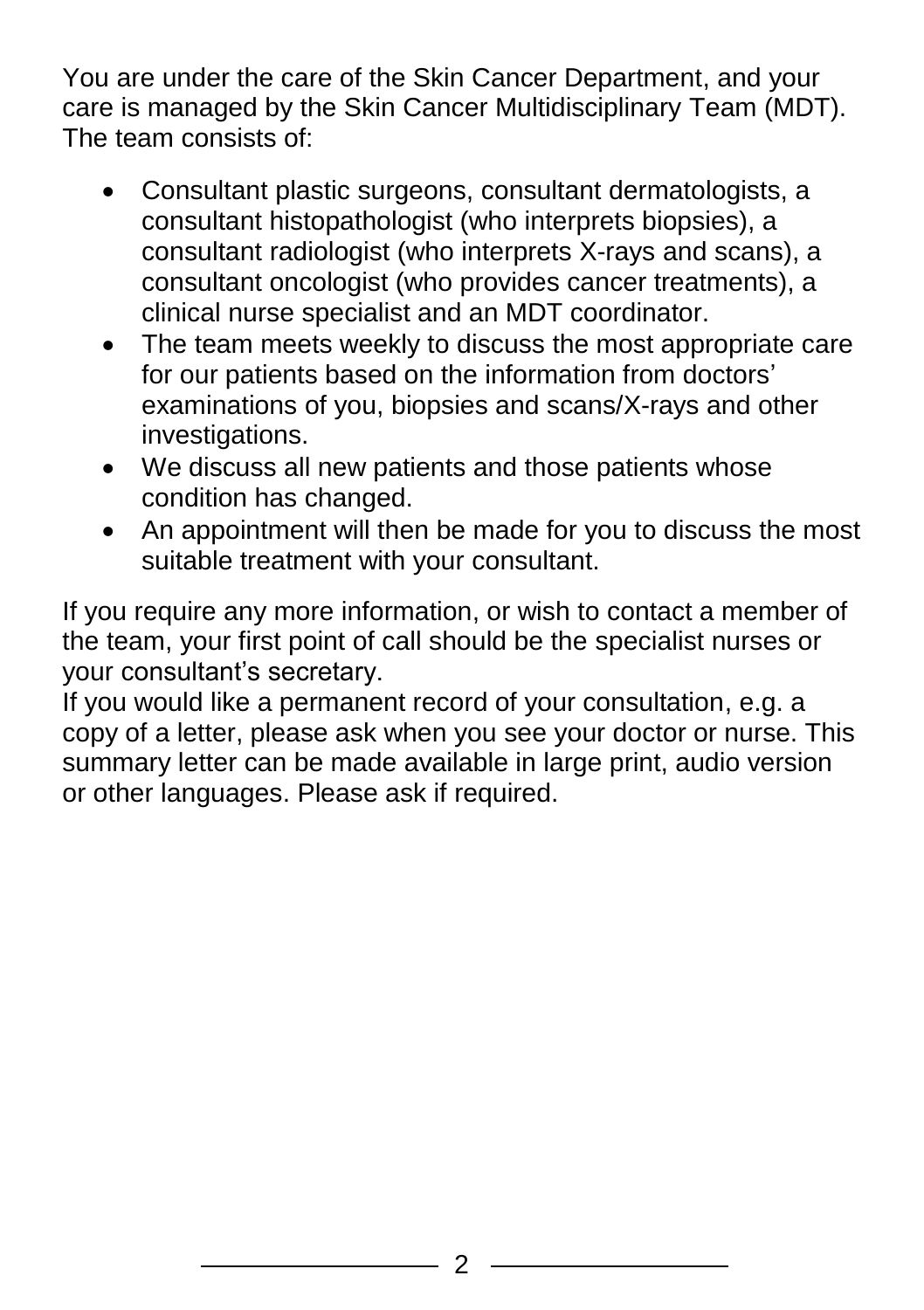| <b>Name</b>             | <b>Role</b>                  | <b>Contact No</b>         |
|-------------------------|------------------------------|---------------------------|
| <b>CNS Lucy Smith</b>   | Skin cancer clinical         | 01384 456111 ext.         |
|                         | nurse specialist             | 3088                      |
| <b>Sr Linda Pallett</b> | Skin cancer sister           | 01384 456111 ext.         |
|                         |                              | 3088                      |
| Mr Wharton              | Consultant plastic           | 01384 456111 ext.         |
|                         | surgeon                      | 3451                      |
| Mr Mohan                | <b>Consultant plastic</b>    | 01384 456111 ext.         |
|                         | surgeon                      | 3459                      |
| Mr Ali                  | <b>Consultant plastic</b>    | 01384 456111 ext.         |
|                         | surgeon                      | 3459                      |
| Mr Bella                | <b>Consultant plastic</b>    | 01384 456111 ext.         |
|                         | surgeon                      | 3451                      |
| Ms Athanasiadou         | Consultant plastic           | 01384 456111 ext.         |
|                         | surgeon                      | 3545                      |
| Mr Sarhadi              | <b>Consultant plastic</b>    | 01384 456111 ext.         |
|                         | surgeon                      | 3545                      |
| Dr Ladoyanni            | Consultant                   | 01384 456111 ext.<br>4708 |
| Dr Mehta                | dermatologist<br>Consultant  | 01384 456111 ext.         |
|                         | dermatologist                | 4919                      |
| Dr Madhogaria           | Consultant                   | 01384 456111 ext.         |
|                         | dermatologist                | 4635                      |
| Dr Verpetinske          | Consultant                   | 01384 456111 ext.         |
|                         | dermatologist                | 4952                      |
| Dr Al-Rusan             | Consultant                   | 01384 456111 ext.         |
|                         | dermatologist                | 4919                      |
| Dr Grumett              | <b>Consultant oncologist</b> | 01384 456111 ext.         |
|                         |                              | 2478                      |
| Dr Joseph               | <b>Consultant oncologist</b> | 01902 695 207             |
|                         |                              |                           |
| Dr Muc                  | Consultant                   | 01902 307999 ext.         |
|                         | histopathologist             | 8274                      |
| Dr Hall                 | Consultant radiologist       | 01384 456111 ext.         |
|                         |                              | 2332                      |
| Miss L. Hughes          | <b>MDT</b> co-ordinator      | 01384 456111 ext.         |
|                         |                              | 4225                      |